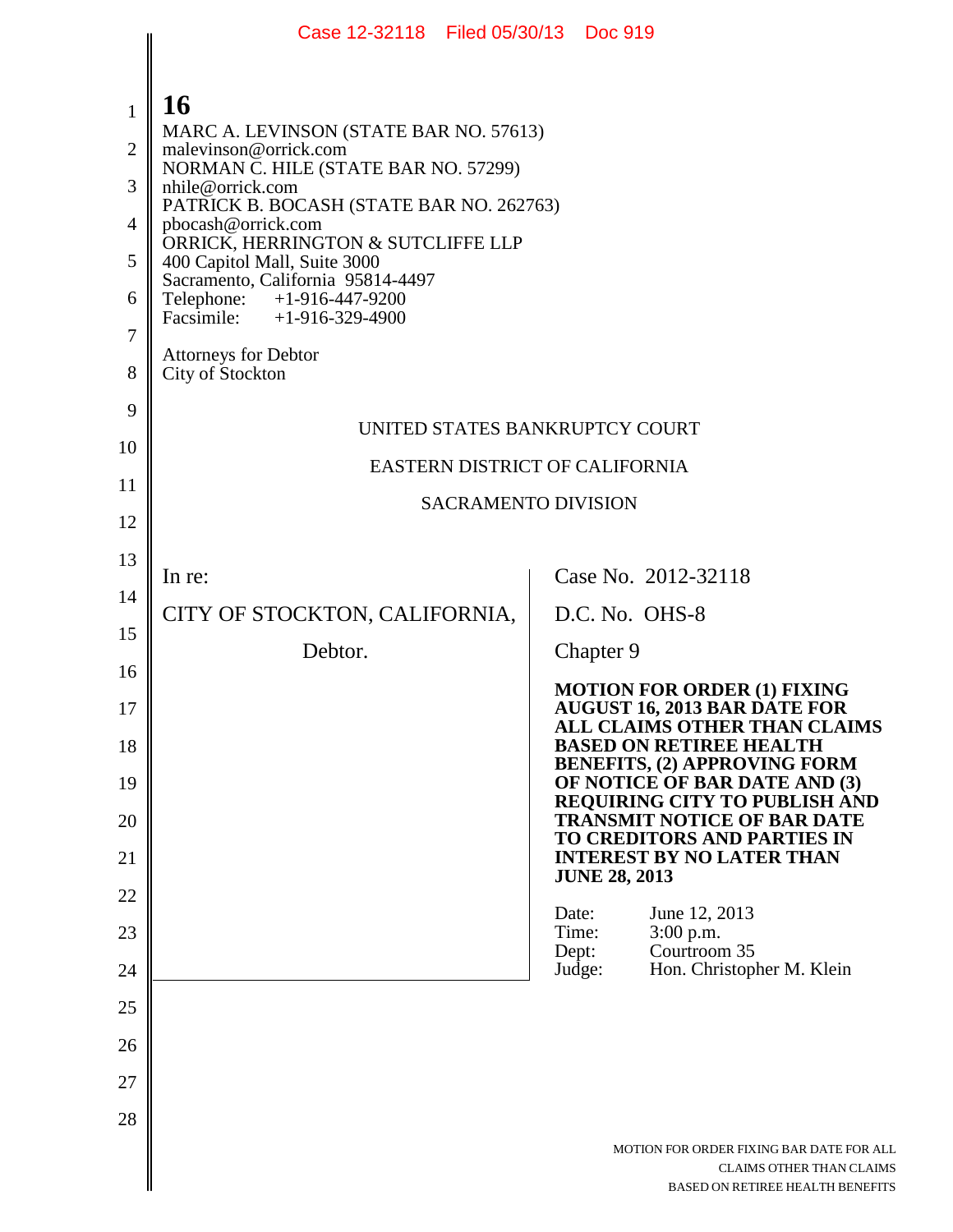1 2 3 4 5 6 7 8 The City of Stockton, California (the "City"), the debtor in the above-captioned case, respectfully moves the Court (by this "Motion") for entry of an order: (1) fixing August 16, 2013 as the date by which proofs of claim against the City, except for claims based on retiree health benefits, must be filed in order to be considered timely (the "Bar Date"); (2) approving the form of "Notice Of August 16, 2013 Bar Date For All Claims Other Than Claims Based On Retiree Health Benefits" ("Bar Notice"), a copy of which is attached hereto as Exhibit 1; and (3) requiring the City to publish and to transmit the Bar Notice to all creditors and parties in interest by no later than June 28, 2013.

9 10 11 12 Pursuant to Federal Rule of Bankruptcy Procedure 3003(c), the Court is required to fix the time within which proofs of claim may be filed against the City. The City submits that fixing August 16, 2013 as the Bar Date will both provide adequate time for claimants to file their claims and promote an expeditious resolution of the City's case.

13 14 15 16 17 The City has excluded claims for the impairment of retiree health benefits from the proposed August 16, 2013 Bar Date because, with respect to such claims, the City currently is negotiating with the Official Committee of Retirees regarding the possibility and form of a separate bar notice for the City's several thousand retirees. The City anticipates submitting this separate bar notice for the Court's approval within the next month.

18 19 20 21 22 23 24 25 26 27 28 Pursuant to Federal Rule of Bankruptcy Procedure 2002(a), creditors and parties in interest must be given at least 21 days' notice by mail of the time fixed for filing proofs of claim. Accordingly, the City will transmit the Bar Notice by first class mail to all creditors and parties in interest by no later than June 28, 2013, more than 21 days before the Bar Date. The City also will cause the Bar Notice to be published in *The Stockton Record*, a newspaper circulated in the vicinity of the City, by no later than June 28, 2013. The publication version of the Bar Notice will be the same as the mailed version, except that instead of reprinting a list of bonds, certificates of participation, and other evidences of indebtedness issued by the City or its affiliates and a proof of claim form, the notice as published shall provide: "PROOF OF CLAIM FORMS AND A LIST OF BONDS, CERTIFICATES OF PARTICIPATION, AND OTHER EVIDENCES OF INDEBTEDNESS ISSUED BY THE CITY OR ITS AFFILIATES CAN BE OBTAINED BY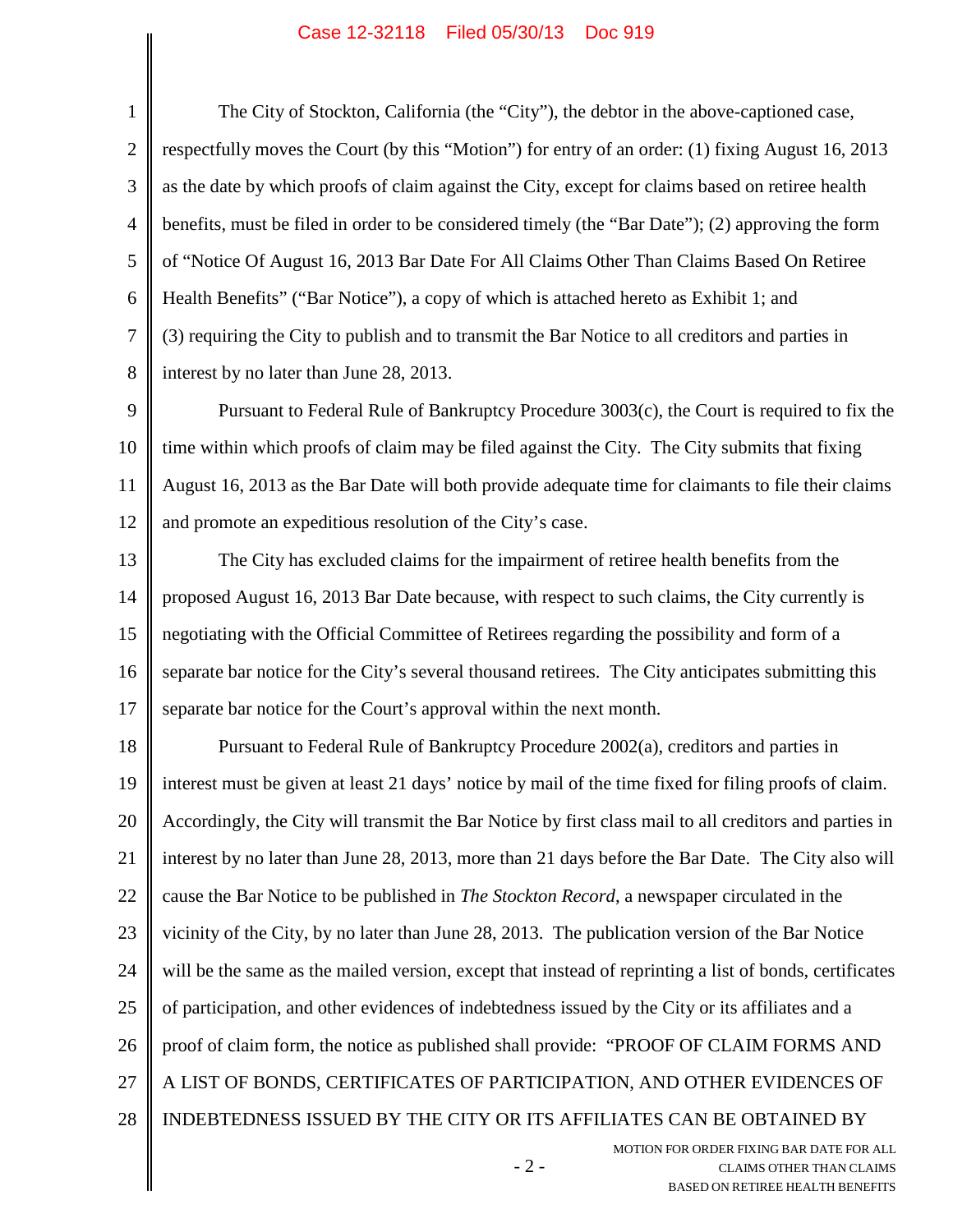|                          | Case 12-32118 Filed 05/30/13 Doc 919                                                                                                           |  |  |
|--------------------------|------------------------------------------------------------------------------------------------------------------------------------------------|--|--|
| $\mathbf{1}$             | CALLING OR EMAILING [A PERSON, PHONE NUMBER AND EMAIL ADDRESS TO BE                                                                            |  |  |
| $\overline{c}$           | DESIGNATED PRIOR TO PUBLICATION]."                                                                                                             |  |  |
| 3                        | For the reasons set forth above, the City respectfully requests entry of an order: (1) fixing                                                  |  |  |
| $\overline{\mathcal{A}}$ | August 16, 2013 as the Bar Date; (2) approving the Bar Notice; (3) requiring the City to publish                                               |  |  |
| 5                        | and to transmit the Bar Notice to all creditors and parties in interest by no later than June 28,                                              |  |  |
| 6                        | 2013; and (4) granting such other and further relief as the Court deems appropriate.                                                           |  |  |
| 7                        |                                                                                                                                                |  |  |
| $8\,$                    | Dated: May 30, 2013<br>MARC A. LEVINSON<br>NORMAN C. HILE                                                                                      |  |  |
| 9                        | PATRICK B. BOCASH<br>Orrick, Herrington & Sutcliffe LLP                                                                                        |  |  |
| 10                       |                                                                                                                                                |  |  |
| 11                       | /s/ Marc A. Levinson<br>By: $\qquad \qquad$                                                                                                    |  |  |
| 12                       | <b>MARC A. LEVINSON</b><br>Attorneys for Debtor                                                                                                |  |  |
| 13                       | City of Stockton                                                                                                                               |  |  |
| 14                       |                                                                                                                                                |  |  |
| 15                       |                                                                                                                                                |  |  |
| 16                       |                                                                                                                                                |  |  |
| 17<br>18                 |                                                                                                                                                |  |  |
| 19                       |                                                                                                                                                |  |  |
| 20                       |                                                                                                                                                |  |  |
| 21                       |                                                                                                                                                |  |  |
| 22                       |                                                                                                                                                |  |  |
| 23                       |                                                                                                                                                |  |  |
| 24                       |                                                                                                                                                |  |  |
| 25                       |                                                                                                                                                |  |  |
| 26                       |                                                                                                                                                |  |  |
| 27                       |                                                                                                                                                |  |  |
| 28                       |                                                                                                                                                |  |  |
|                          | MOTION FOR ORDER FIXING BAR DATE FOR ALL<br>OHSUSA:753702249.3<br>$-3-$<br><b>CLAIMS OTHER THAN CLAIMS</b><br>BASED ON RETIREE HEALTH BENEFITS |  |  |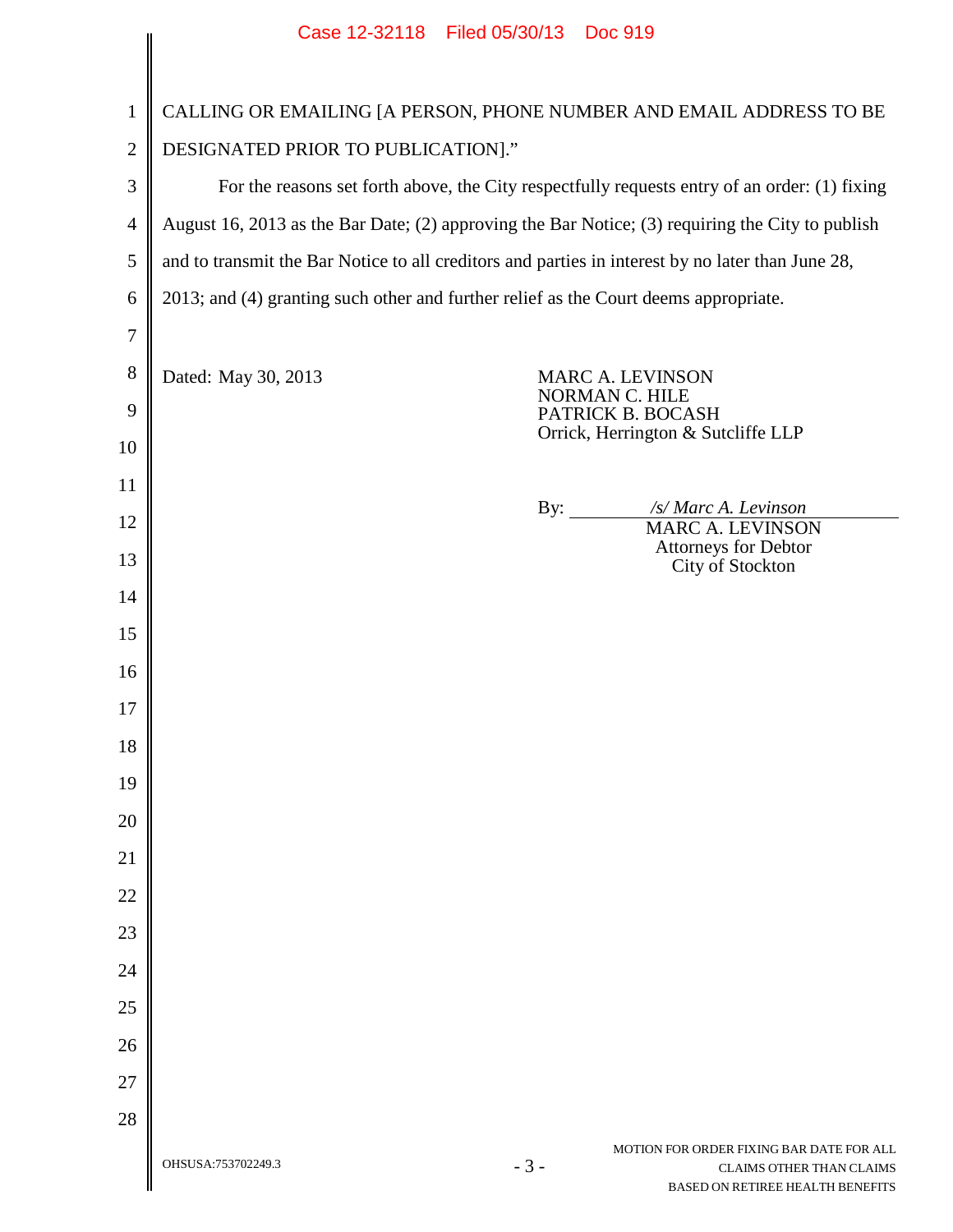# **Exhibit 1**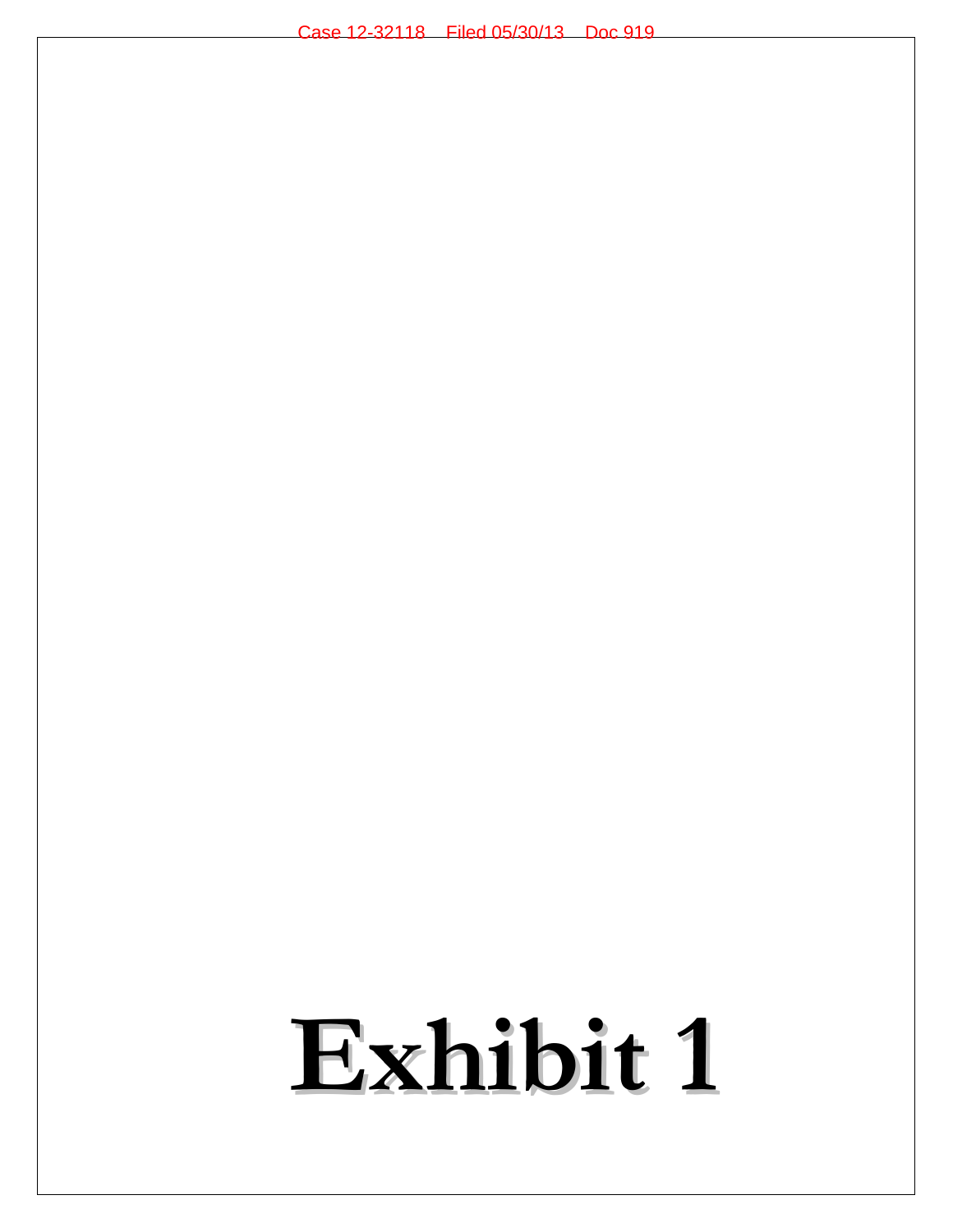|                | Case 12-32118 Filed 05/30/13 Doc 919                                                                  |                                                                                                            |  |  |
|----------------|-------------------------------------------------------------------------------------------------------|------------------------------------------------------------------------------------------------------------|--|--|
|                | 12                                                                                                    |                                                                                                            |  |  |
| 1              | MARC A. LEVINSON (STATE BAR NO. 57613)                                                                |                                                                                                            |  |  |
| $\overline{2}$ | malevinson@orrick.com<br>NORMAN C. HILE (STATE BAR NO. 57299)                                         |                                                                                                            |  |  |
| 3              | nhile@orrick.com<br>PATRICK B. BOCASH (STATE BAR NO. 262763)                                          |                                                                                                            |  |  |
| $\overline{4}$ | pbocash@orrick.com<br>ORRICK, HERRINGTON & SUTCLIFFE LLP                                              |                                                                                                            |  |  |
| 5              | 400 Capitol Mall, Suite 3000<br>Sacramento, California 95814-4497                                     |                                                                                                            |  |  |
| 6              | Telephone:<br>$+1-916-447-9200$<br>Facsimile: $+1-916-329-4900$                                       |                                                                                                            |  |  |
| $\tau$         | <b>Attorneys for Debtor</b>                                                                           |                                                                                                            |  |  |
| 8              | City of Stockton                                                                                      |                                                                                                            |  |  |
| 9              | UNITED STATES BANKRUPTCY COURT                                                                        |                                                                                                            |  |  |
| 10             | <b>EASTERN DISTRICT OF CALIFORNIA</b>                                                                 |                                                                                                            |  |  |
| 11             | <b>SACRAMENTO DIVISION</b>                                                                            |                                                                                                            |  |  |
| 12             |                                                                                                       |                                                                                                            |  |  |
| 13             | In re:                                                                                                | Case No. 2012-32118                                                                                        |  |  |
| 14             | CITY OF STOCKTON, CALIFORNIA,                                                                         | Chapter 9                                                                                                  |  |  |
| 15             | Debtor.                                                                                               | <b>NOTICE OF AUGUST 16, 2013 BAR</b>                                                                       |  |  |
| 16             |                                                                                                       | DATE FOR ALL CLAIMS OTHER<br><b>THAN CLAIMS BASED ON RETIREE</b><br><b>HEALTH BENEFITS</b>                 |  |  |
| 17             |                                                                                                       |                                                                                                            |  |  |
| 18             | TO:<br><b>CITY OF STOCKTON, CALIFORNIA:</b>                                                           | ALL PARTIES WHO BELIEVE THAT THEY HAVE CLAIMS AGAINST THE                                                  |  |  |
| 19             |                                                                                                       |                                                                                                            |  |  |
| 20             | <b>PLEASE TAKE NOTICE</b> that on June 28, 2012 (the "Petition Date"), the City of                    |                                                                                                            |  |  |
| 21             | Stockton, California (the "City"), filed a voluntary petition for relief under chapter 9 of Title 11  |                                                                                                            |  |  |
| 22             | of the United States Code (the "Bankruptcy Code") in the United States Bankruptcy Court for the       |                                                                                                            |  |  |
| 23             | Eastern District of California (the "Court"). The Court entered an order for relief on April 1,       |                                                                                                            |  |  |
| 24             | 2013.                                                                                                 |                                                                                                            |  |  |
| 25             | PLEASE TAKE FURTHER NOTICE that by its order entered on June ___, 2013 (the                           |                                                                                                            |  |  |
| 26             | "Bar Order"), the Court established August 16, 2013, as the deadline by which any person or           |                                                                                                            |  |  |
| 27             | entity asserting a claim against the City may timely file a proof of claim against the City (the "Bar |                                                                                                            |  |  |
| 28             | Date"). The Bar Date applies to any creditor, including any governmental unit (including the          |                                                                                                            |  |  |
|                |                                                                                                       | NOTICE OF AUGUST 16, 2013 BAR DATE FOR ALL<br>CLAIMS OTHER THAN CLAIMS BASED ON<br>RETIREE HEALTH BENEFITS |  |  |

| <b>RETIREE HEALTH BENEFITS</b> |
|--------------------------------|
|                                |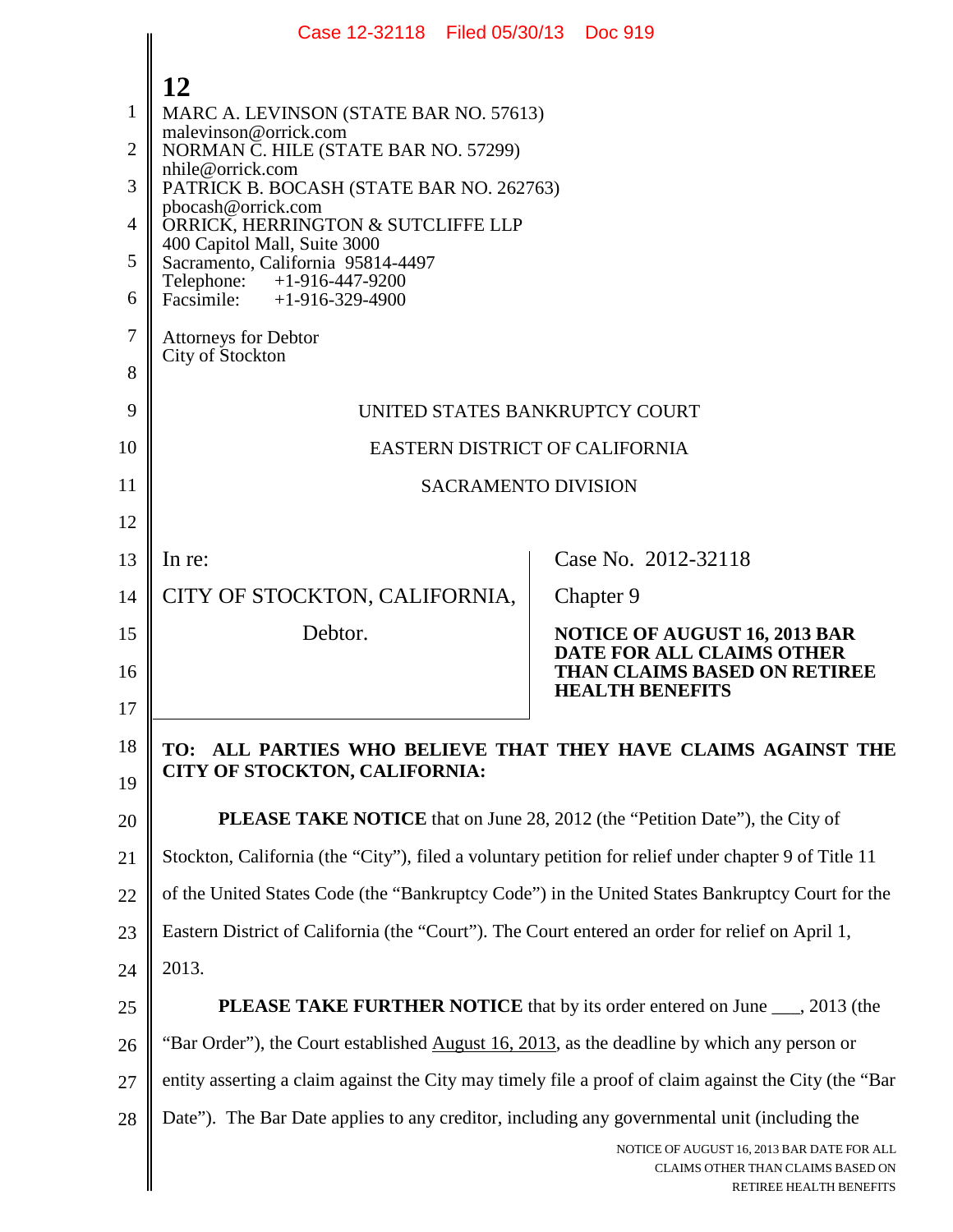1 2 3 4 5 United States, the State of California, and any subdivision of the State of California) that has or asserts any claim against the City. The Bar Order permanently bars all claims asserted after the Bar Date except such claims as are described in the next three paragraphs of this Notice. Note that any such proof of claim **must be received by the Court on or before the Bar Date**. Thus, a proof of claim mailed on August 16 will not be timely.

6

7 8 9 10 **HOLDERS OF THE FOLLOWING THREE GROUPS OF CLAIMS NEED NOT FILE PROOFS OF CLAIM BY THE BAR DATE: (1) CLAIMS BASED ON THE REJECTION OF EXECUTORY CONTRACTS OR UNEXPIRED LEASES; (2) CLAIMS BASED ON THE IMPAIRMENT OF RETIREE HEALTH BENEFITS; AND (3) CLAIMS OF BONDHOLDERS AND CERTIFICATE OF PARTICIPATION HOLDERS.**

11 12 13 14 15 16 17 1. The Bar Date **DOES NOT** apply to claims based on the rejection of any executory contract or unexpired lease that has not yet been rejected by an order of the Court. At this time, the City has not moved to reject any contracts or unexpired leases, which include collective bargaining agreements and the City's contracts with the California Public Employees' Retirement System. Claims arising under agreements that may be rejected in the future will be the subject of another order that sets a different filing deadline (most likely 30 or 45 days following the filing of the order rejecting the agreement).

18

## 2. **SPECIAL NOTICE TO RETIREES:** The Bar Date **DOES NOT** apply to

19 20 21 22 claims based on retiree health benefits, which claims will be the subject of another order or orders that will set a later filing deadline or no deadline at all. The Bar Date does apply to claims based on unpaid leave buy-outs or claims based on anything other than the City's impairment of retiree health benefits.

23

## 3. **SPECIAL NOTICE TO BONDHOLDERS AND CERTIFICATE OF**

24 25 26 27 **PARTICIPATION HOLDERS:** Wells Fargo Bank, National Association, acting in its capacity as an Indenture Trustee or like capacity including but not limited to as fiscal agent (collectively, the "Trustee") with respect to 28 issues of bonds, certificates of participation and other evidences of indebtedness issued by the City or its affiliates, has informed the City that pursuant to

28 Bankruptcy Rule 3003(c)(5), the Trustee intends to file proofs of claim on behalf of the holders of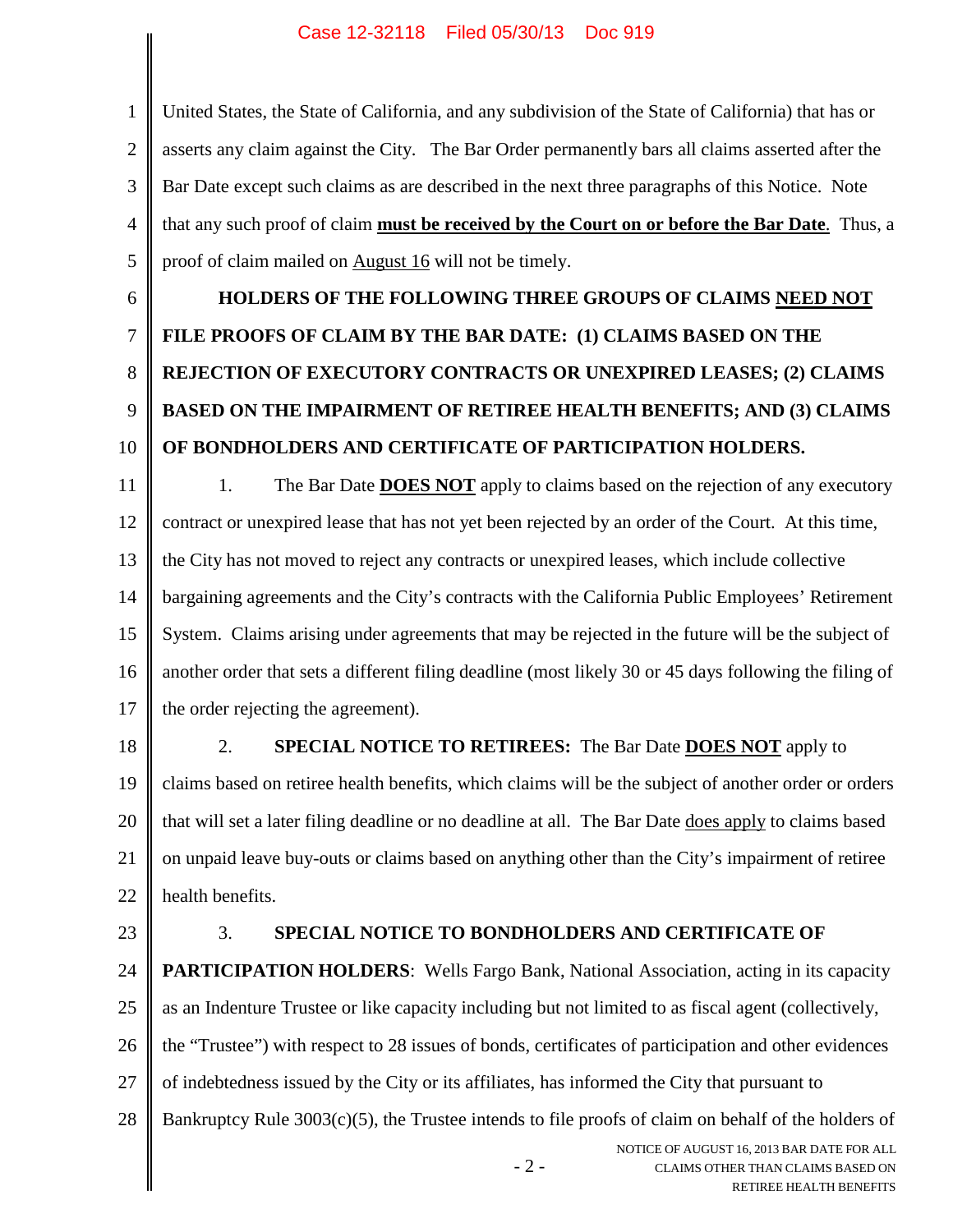|                | Case IZ-32118 - Filed 05/30/13 - Doc 919                                                                |  |  |
|----------------|---------------------------------------------------------------------------------------------------------|--|--|
| $\mathbf{1}$   | the issues of bonds, certificates of participation and other evidences of indebtedness listed on the    |  |  |
| $\overline{2}$ | attached Exhibit A (collectively, the "Bonds"). ACCORDINGLY, HOLDERS OF THE                             |  |  |
| 3              | BONDS NEED NOT FILE A PROOF OF CLAIM FOR OBLIGATIONS REPRESENTED                                        |  |  |
| $\overline{4}$ | BY OR AMOUNTS DUE IN RESPECT OF THE BONDS. The City believes that the Trustee                           |  |  |
| 5              | will be providing notice to such holders concerning the filing of proofs of claim.                      |  |  |
| 6              | <b>CONSEQUENCES OF FAILURE TO FILE PROOF OF CLAIM</b>                                                   |  |  |
| 7              | Except with respect to the classes of creditors described above who are not compelled to                |  |  |
| 8              | file a proof of claim by the Bar Date, anyone who <i>fails</i> to file a proof of claim by the Bar Date |  |  |
| 9              | shall be forever barred, estopped and enjoined from the following:                                      |  |  |
| 10             | (a)<br>Asserting any claim against the City for any claim that arose prior                              |  |  |
| 11             | to the Bar Date; or                                                                                     |  |  |
| 12             | Receiving a distribution on account of such claim under any plan of<br>(b)                              |  |  |
| 13             | adjustment propounded by the City.                                                                      |  |  |
| 14             | PROCEDURES FOR FILING PROOFS OF CLAIM                                                                   |  |  |
| 15             | <b>General Requirements for Proofs of Claim</b>                                                         |  |  |
| 16             | Proofs of claim must (i) be written in English; (ii) be denominated in lawful currency of               |  |  |
| 17             | the United States; and (iii) be signed by the actual claimant or by the claimant's authorized           |  |  |
| 18             | representative or agent.                                                                                |  |  |
| 19             | Proofs of claim must include all documentation required by Bankruptcy Rules 3001(c)                     |  |  |
| 20             | and 3001(d), including a copy of any written document that forms the basis of the claim and, for        |  |  |
| 21             | secured claims, evidence that the alleged security interest has been perfected. If documentation is     |  |  |
| 22             | voluminous, attach a summary or provide an explanation as to why the missing documents are not          |  |  |
| 23             | available.                                                                                              |  |  |
| 24             | What, When and Where to File - Claimants Represented by Counsel                                         |  |  |
|                |                                                                                                         |  |  |
| 25             | Pursuant to Local Bankruptcy Rule 5005-1, claimants represented by counsel must file                    |  |  |
|                | proofs of claim electronically. The preferred method for filing electronic proofs of claim is via       |  |  |
|                | ECF. Claimants represented by counsel may also file proofs of claim via the electronic proofs of        |  |  |
| 26<br>27<br>28 | claim filing system on the Bankruptcy Court's website (https://ecf.caeb.uscourts.gov/cgi-               |  |  |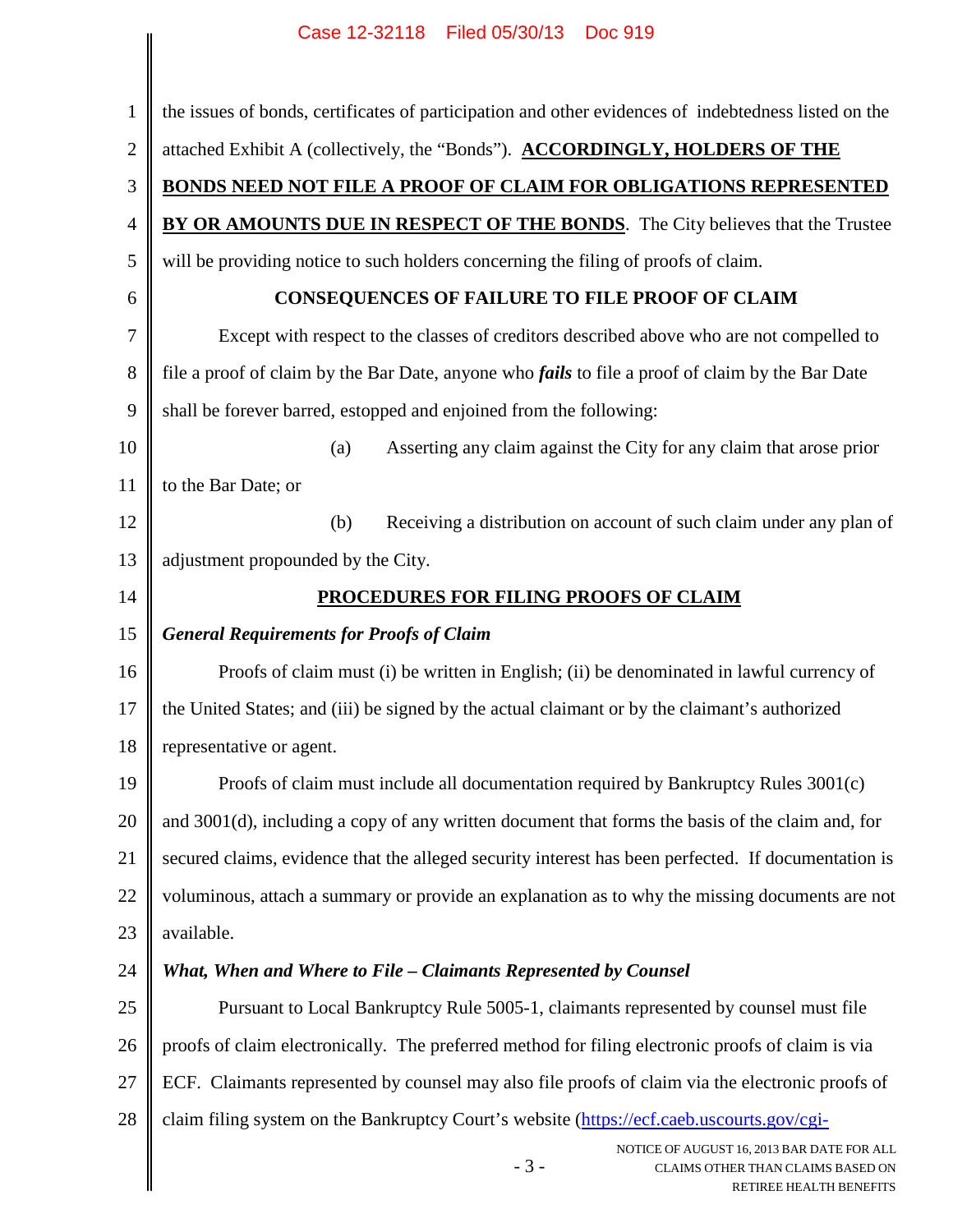### NOTICE OF AUGUST 16, 2013 BAR DATE FOR ALL 1 2 3 4 5 6 7 8 9 10 11 12 13 14 15 16 17 18 19 20 21 22 23 24 25 26 27 28 bin/autoFilingClaims.pl). Electronic proofs of claim will be deemed filed as of the date and time stated on the Notice of Electronic Filing issued by the Bankruptcy Court Clerk. Proofs of claim filed by attorneys in paper form will be accepted by the clerk, but an attorney who files a proof of claim in paper rather than electronic form may be subject to sanctions pursuant to Local Bankruptcy Rule 5005-1(e). *What, When and Where to File – Claimants Not Represented by Counsel* Claimants not represented by counsel may file proofs of claim either in electronic form (via either ECF or the electronic proofs of claim filing system available at https://ecf.caeb.uscourts.gov/cgi-bin/autoFilingClaims.pl) or in paper form. Paper proofs of claim may be set forth on the attached Exhibit B (Official Form 10). Note again that all signed original paper proofs of claim (and attached documentation) must be filed with the Court **on or before the Bar Date of August 16, 2013**. Paper proofs of claim may be filed by mail or delivery to the Court at the following address: Clerk United States Bankruptcy Court 501 I Street, Suite 3-200 Sacramento, CA 95814 For paper proofs of claims to be timely and properly filed, they must be received by the Court at the above address. **Paper proofs of claim will be deemed filed only when actually received by the Court**. **YOU SHOULD NOT FILE A PROOF OF CLAIM IF YOU DO NOT HAVE A CLAIM AGAINST THE CITY. THE FACT THAT YOU HAVE RECEIVED THIS NOTICE DOES NOT MEAN THAT YOU HAVE A CLAIM OR THAT EITHER THE CITY OR THE COURT BELIEVES THAT YOU HAVE A CLAIM. THE CITY RECOMMENDS THAT YOU CONSULT AN ATTORNEY IF YOU HAVE ANY QUESTIONS, INCLUDING WHETHER YOU SHOULD FILE A PROOF OF CLAIM.** Case 12-32118 Filed 05/30/13 Doc 919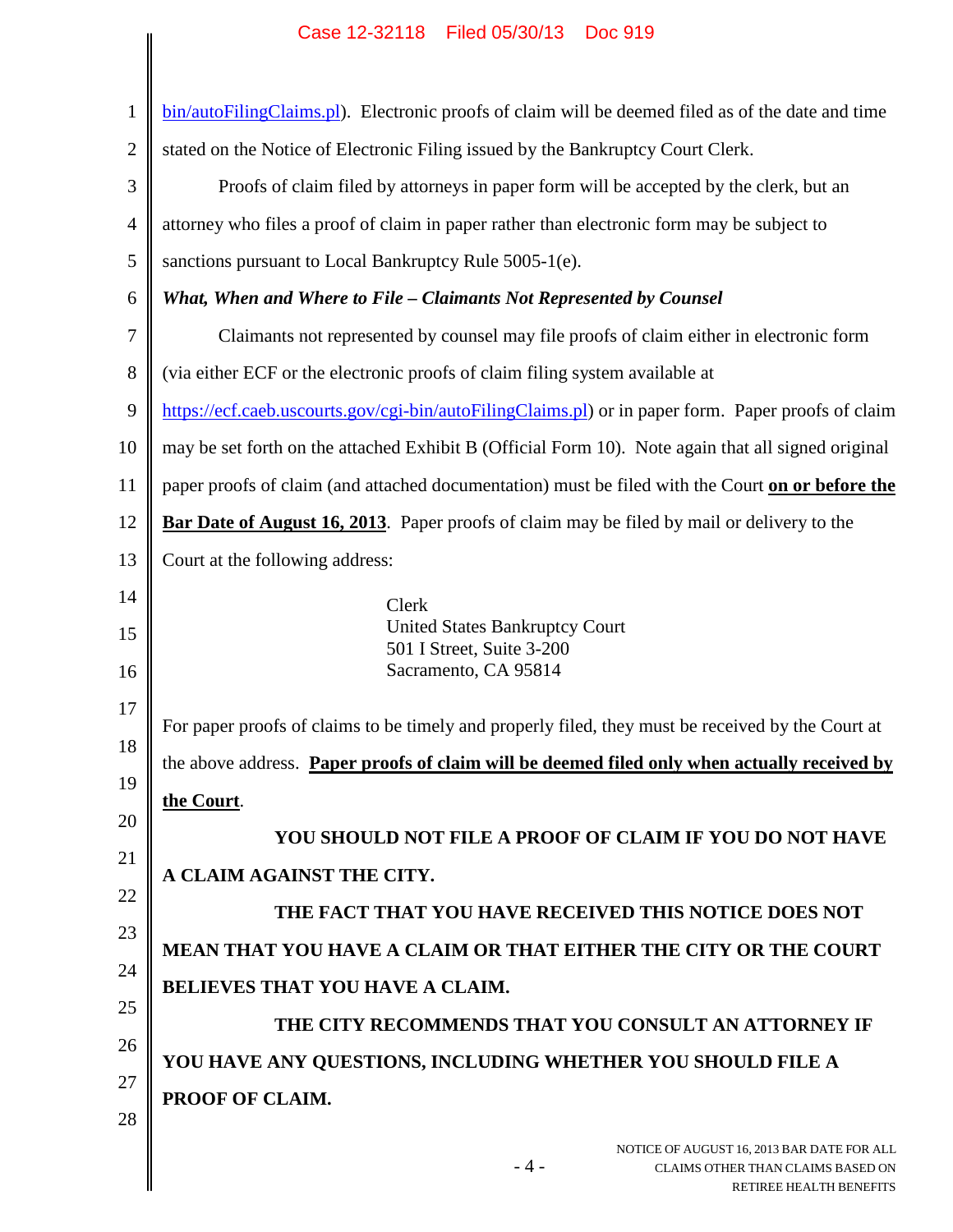|                | Case 12-32118 Filed 05/30/13 Doc 919                                   |       |                                                                                                            |
|----------------|------------------------------------------------------------------------|-------|------------------------------------------------------------------------------------------------------------|
|                |                                                                        |       |                                                                                                            |
| $\mathbf{1}$   |                                                                        |       | Questions concerning this Notice should be in writing and should be directed to                            |
| $\sqrt{2}$     | Connie Cochran, whose email address is connie.cochran@stocktongov.com. |       |                                                                                                            |
| 3              |                                                                        |       |                                                                                                            |
| $\overline{4}$ | Dated: June ___, 2013                                                  |       | MARC A. LEVINSON<br>NORMAN C. HILE                                                                         |
| $\mathfrak s$  |                                                                        |       | PATRICK B. BOCASH<br>Orrick, Herrington & Sutcliffe LLP                                                    |
| 6              |                                                                        |       |                                                                                                            |
| 7              |                                                                        |       | /s/ Marc A. Levinson<br>By: $\qquad \qquad$                                                                |
| 8              |                                                                        |       | <b>MARC A. LEVINSON</b><br>Attorneys for Debtor<br>City of Stockton                                        |
| 9              |                                                                        |       |                                                                                                            |
| 10             |                                                                        |       |                                                                                                            |
| 11             |                                                                        |       |                                                                                                            |
| 12             |                                                                        |       |                                                                                                            |
| 13             |                                                                        |       |                                                                                                            |
| 14             |                                                                        |       |                                                                                                            |
| 15             |                                                                        |       |                                                                                                            |
| 16             |                                                                        |       |                                                                                                            |
| 17             |                                                                        |       |                                                                                                            |
| 18             |                                                                        |       |                                                                                                            |
| 19             |                                                                        |       |                                                                                                            |
| 20             |                                                                        |       |                                                                                                            |
| 21             |                                                                        |       |                                                                                                            |
| 22             |                                                                        |       |                                                                                                            |
| 23             |                                                                        |       |                                                                                                            |
| 24             |                                                                        |       |                                                                                                            |
| 25             |                                                                        |       |                                                                                                            |
| 26             |                                                                        |       |                                                                                                            |
| 27             |                                                                        |       |                                                                                                            |
| 28             | OHSUSA:753623461.6                                                     | $-5-$ | NOTICE OF AUGUST 16, 2013 BAR DATE FOR ALL<br>CLAIMS OTHER THAN CLAIMS BASED ON<br>RETIREE HEALTH BENEFITS |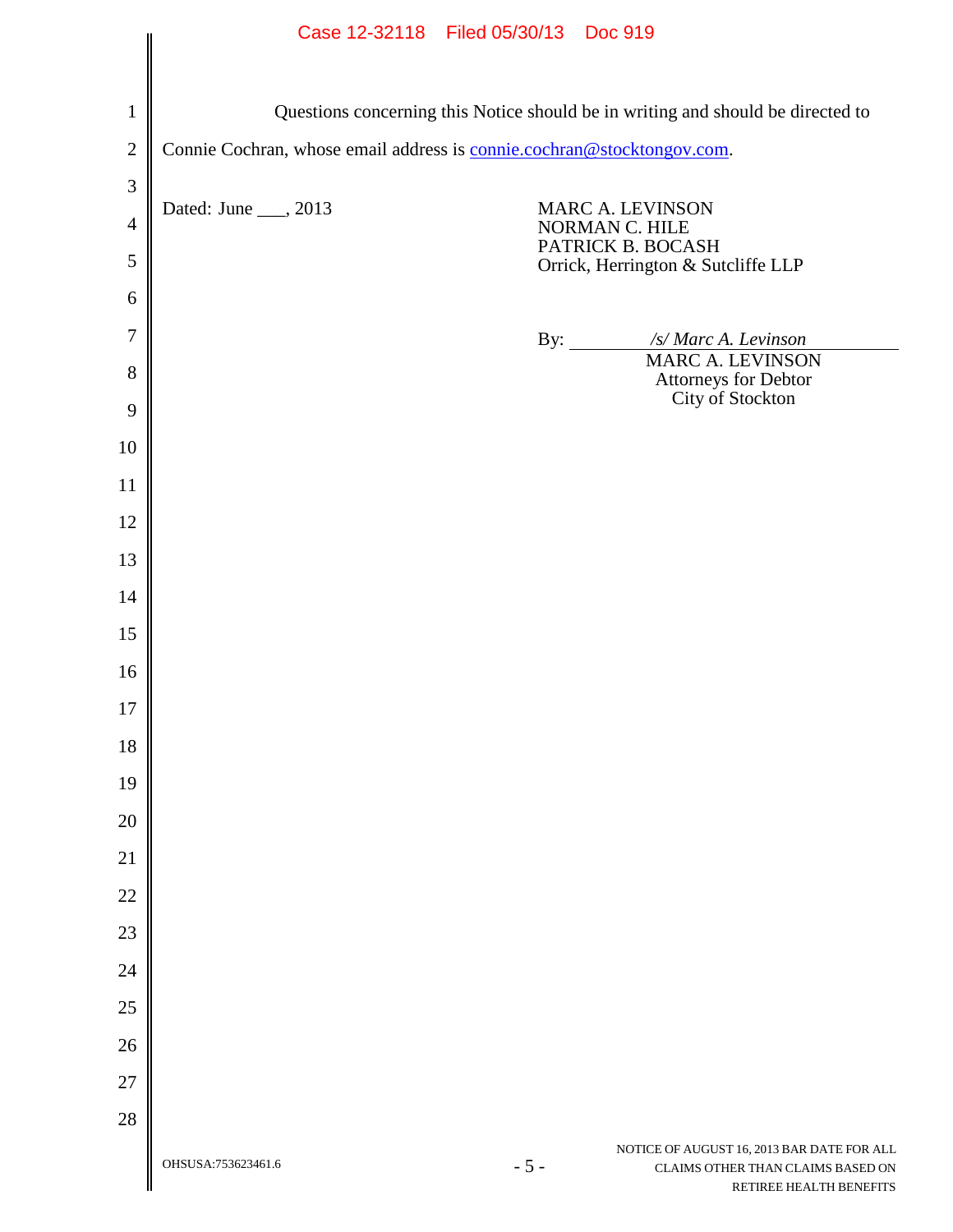## **Exhibit A**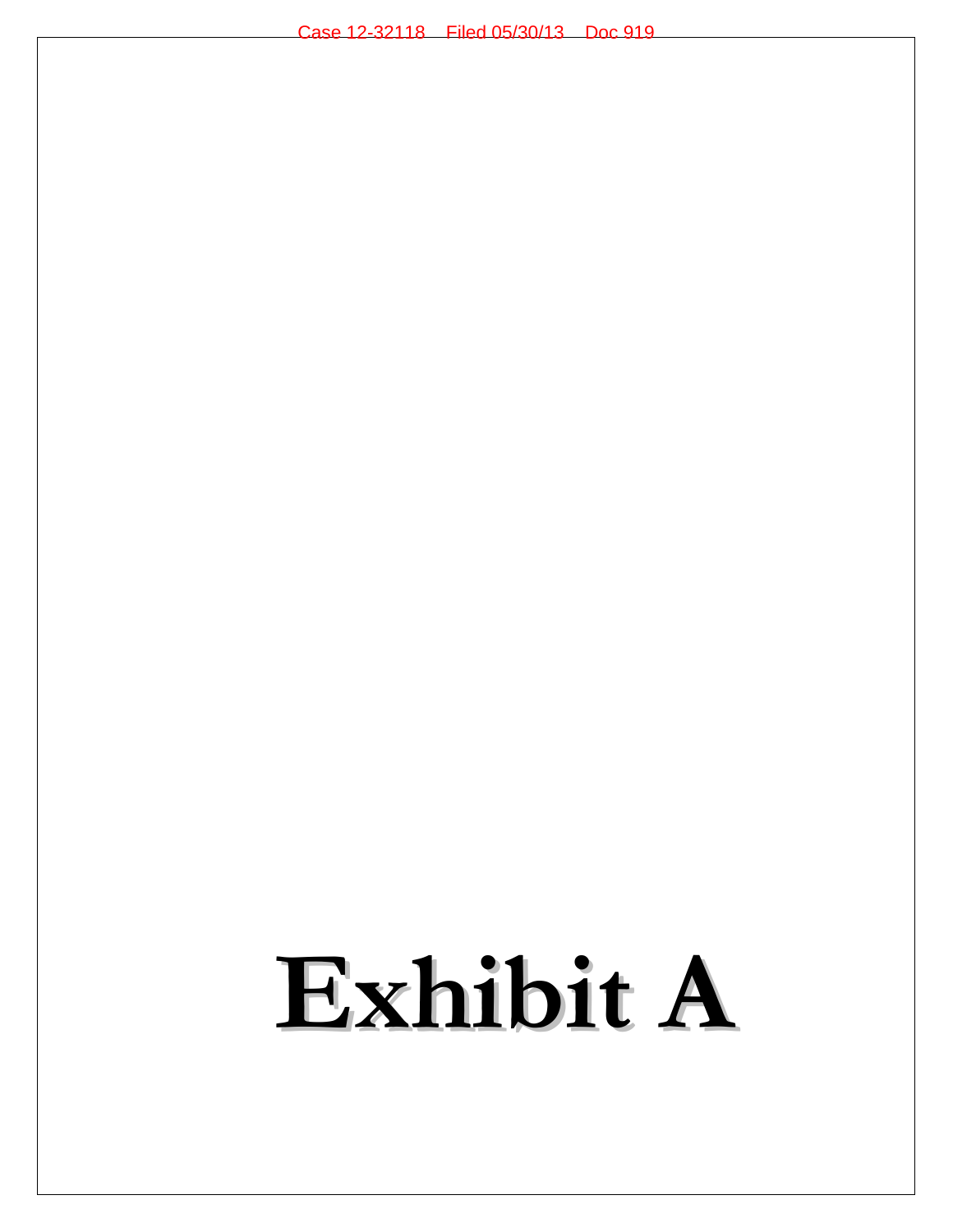## Bonds, Certificates of Participation, and Other Evidences of Indebtedness Issued by the City of Stockton or Its Affiliates

- 1. City of Stockton Revenue Certificates of Participation 1998 Series A (Wastewater System Project)
- 2. Stockton Public Financing Authority Reassessment Revenue Bonds (Arch Road and Stockton Business Park Assessment Districts) Series 1998
- 3. City of Stockton Certificates of Participation (Redevelopment Housing Projects) Series 2003A and Taxable Series 2003B
- 4. City of Stockton Camera Estates Community Facilities District No. 2003-1 Special Tax Bonds, Series 2003
- 5. City of Stockton Certificates of Participation 2003 Series A (Wastewater System Project)
- 6. City of Stockton Limited Obligation Improvement Bonds March Lane/Holman Assessment District 2003-1
- 7. City of Stockton Limited Obligation Improvement Bonds Mosher Assessment District 2003-02
- 8. City of Stockton Limited Obligation Improvement Bonds Waterford Estates East Phase II Assessment District 2003-03
- 9. Stockton Public Financing Authority Refunding Revenue Bonds (West Eighth Street Reassessment District)
- 10. Redevelopment Agency of the City of Stockton Revenue Bonds, Series 2004 (Stockton Events Center –Arena Project)
- 11. Stockton Public Financing Authority Lease Revenue Bonds, Series 2004 (Parking and Capital Projects)
- 12. Stockton Public Financing Authority 2005 Water Revenue Bonds, Series A (Water System Capital Improvement Project)
- 13. City of Stockton South Stockton Community Facilities District No. 90-1 2005 Special Tax Refunding Bonds
- 14. Stockton Public Financing Authority Refunding Revenue Bonds (2005 Assessment Districts Refinancing) Series A Senior Lien Bonds and Series B Subordinate Lien Bonds
- 15. City of Stockton Community Facilities District No. 90-2 (Brookside Estates) 2005 Special Tax Refunding Bonds
- 16. Stockton Public Financing Authority Revenue Bonds (Redevelopment Projects) 2006 Series A, Taxable Revenue Bonds (Redevelopment Projects) 2006 Series B and Taxable Revenue Bonds (Housing Projects) 2006 Series C
- 17. Stockton Public Financing Authority 2006 Lease Revenue Refunding Bonds, Series A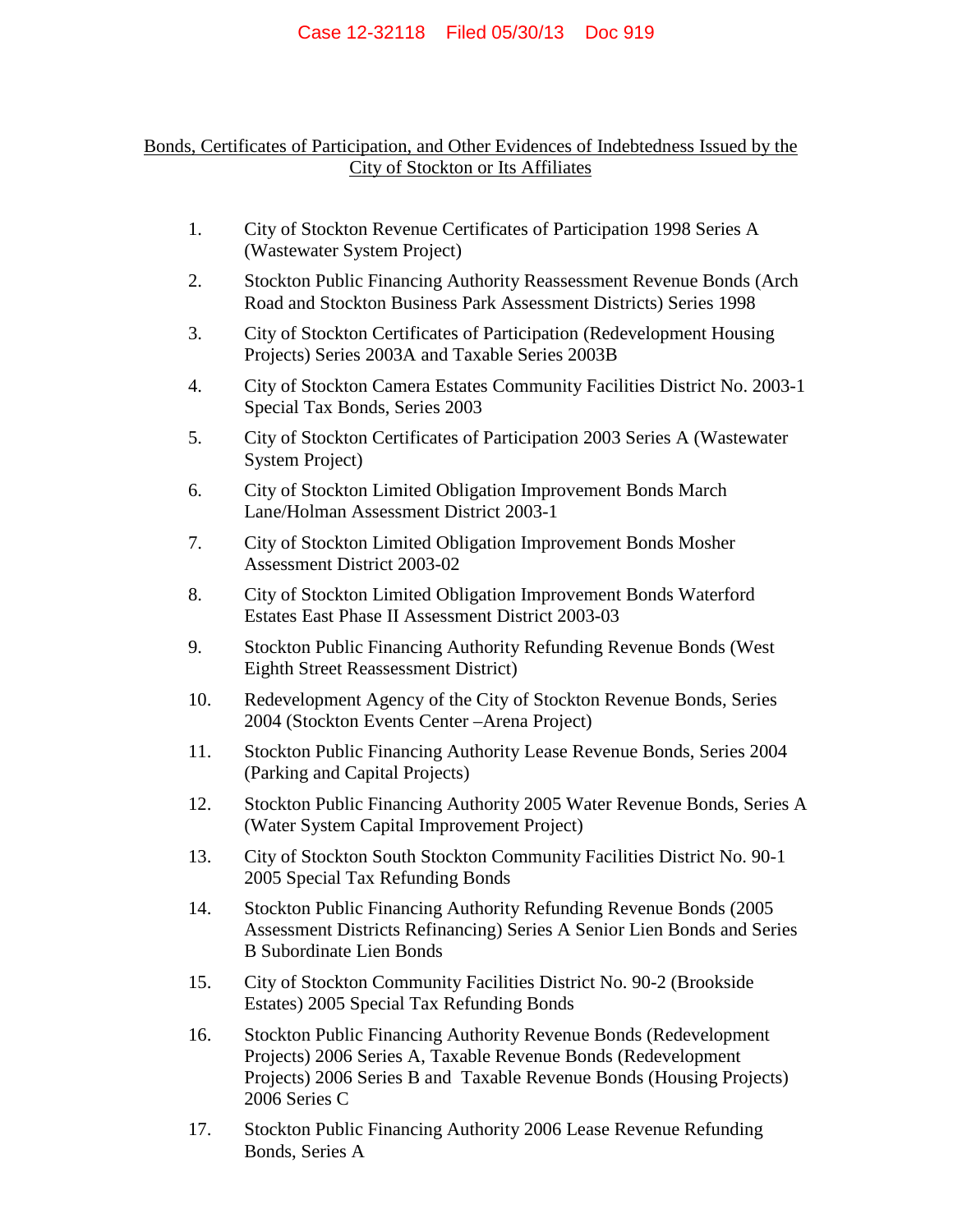- 18. City of Stockton Community Facilities District No. 1 (Weston Ranch) Special Tax Refunding Bonds, Series 2006
- 19. City of Stockton Spanos Park West Community Facilities District No. 2001-1 Special Tax Refunding Bonds, Series 2006
- 20. City of Stockton Community Facilities District No. 2006-1 (Riverbend) Special Tax Bonds, Series 2006
- 21. City of Stockton Community Facilities District No. 2006-3 (Northbrook) Woodside Improvement Area 1 Special Tax Bonds, Series 2007
- 22. City of Stockton Arch Road East Community Facilities District No. 99-02 2007 Special Tax Bonds
- 23. Stockton Public Financing Authority Variable Rate Demand Lease Revenue Bonds, 2007 Series A and 2007 Series B (Taxable) (Building Acquisition Financing Project)
- 24. City of Stockton 2007 Taxable Pension Obligations Bonds, Series A and Series B
- 25. Stockton Public Financing Authority 2008 Refunding Revenue Bonds
- 26. Stockton Public Financing Authority Lease Revenue Bonds, 2009 Series A (Capital Improvement Projects)
- 27. Stockton Public Financing Authority Water Revenue Bonds, Series 2009A (Tax Exempt) (Delta Water Supply Project) & Series 2009 B (Taxable Build America Bonds)
- 28. Stockton Public Financing Authority Variable Rate Demand Water Revenue Bonds, Series 2010A (Delta Water Supply Project)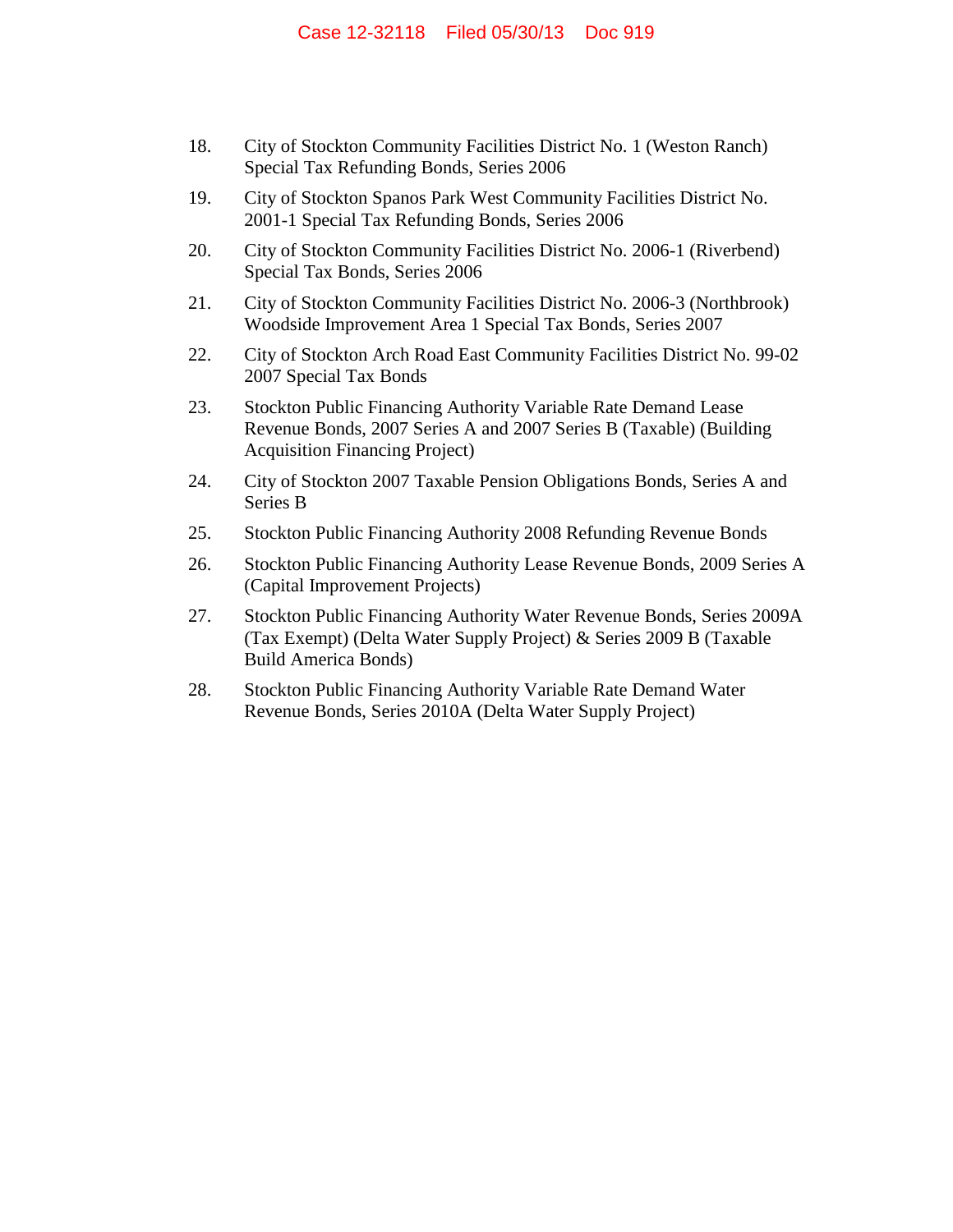## **Exhibit B**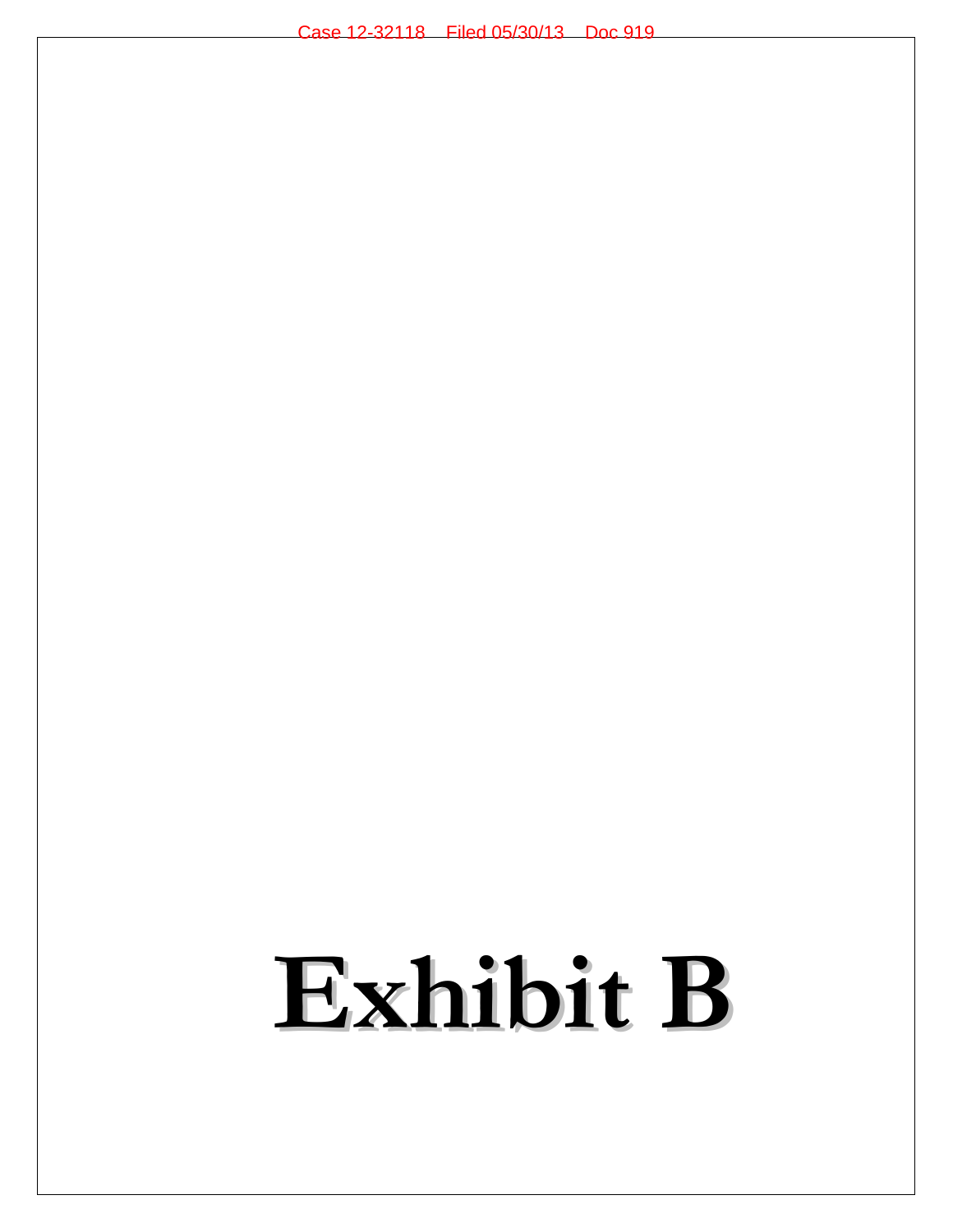B10 (Official Form 10) (04/13)

| UNITED STATES BANKRUPTCY COURT                                                                                                                                                                         |                                                                                                                                                                                                                    | District of                                                                      | <b>PROOF OF CLAIM</b>                                                                                                                                            |
|--------------------------------------------------------------------------------------------------------------------------------------------------------------------------------------------------------|--------------------------------------------------------------------------------------------------------------------------------------------------------------------------------------------------------------------|----------------------------------------------------------------------------------|------------------------------------------------------------------------------------------------------------------------------------------------------------------|
| Name of Debtor:                                                                                                                                                                                        |                                                                                                                                                                                                                    | Case Number:                                                                     |                                                                                                                                                                  |
|                                                                                                                                                                                                        |                                                                                                                                                                                                                    |                                                                                  |                                                                                                                                                                  |
|                                                                                                                                                                                                        |                                                                                                                                                                                                                    |                                                                                  |                                                                                                                                                                  |
|                                                                                                                                                                                                        | NOTE: Do not use this form to make a claim for an administrative expense that arises after the bankruptcy filing. You<br>may file a request for payment of an administrative expense according to 11 U.S.C. § 503. |                                                                                  |                                                                                                                                                                  |
|                                                                                                                                                                                                        | Name of Creditor (the person or other entity to whom the debtor owes money or property):                                                                                                                           |                                                                                  |                                                                                                                                                                  |
| Name and address where notices should be sent:                                                                                                                                                         |                                                                                                                                                                                                                    |                                                                                  | <b>COURT USE ONLY</b><br>$\Box$ Check this box if this claim amends a                                                                                            |
|                                                                                                                                                                                                        |                                                                                                                                                                                                                    |                                                                                  | previously filed claim.<br>Court Claim Number:____________                                                                                                       |
| Telephone number:                                                                                                                                                                                      | (If known)                                                                                                                                                                                                         |                                                                                  |                                                                                                                                                                  |
|                                                                                                                                                                                                        |                                                                                                                                                                                                                    |                                                                                  | Filed on:                                                                                                                                                        |
| Name and address where payment should be sent (if different from above):                                                                                                                               |                                                                                                                                                                                                                    |                                                                                  | $\Box$ Check this box if you are aware that<br>anyone else has filed a proof of claim<br>relating to this claim. Attach copy of<br>statement giving particulars. |
| Telephone number:                                                                                                                                                                                      | email:                                                                                                                                                                                                             |                                                                                  |                                                                                                                                                                  |
| 1. Amount of Claim as of Date Case Filed:                                                                                                                                                              | \$                                                                                                                                                                                                                 |                                                                                  |                                                                                                                                                                  |
| If all or part of the claim is secured, complete item 4.                                                                                                                                               |                                                                                                                                                                                                                    |                                                                                  |                                                                                                                                                                  |
| If all or part of the claim is entitled to priority, complete item 5.                                                                                                                                  |                                                                                                                                                                                                                    |                                                                                  |                                                                                                                                                                  |
|                                                                                                                                                                                                        | □ Check this box if the claim includes interest or other charges in addition to the principal amount of the claim. Attach a statement that itemizes interest or charges.                                           |                                                                                  |                                                                                                                                                                  |
| 2. Basis for Claim:<br>(See instruction #2)                                                                                                                                                            |                                                                                                                                                                                                                    |                                                                                  |                                                                                                                                                                  |
| 3. Last four digits of any number<br>by which creditor identifies debtor:                                                                                                                              | 3a. Debtor may have scheduled account as:                                                                                                                                                                          | 3b. Uniform Claim Identifier (optional):                                         |                                                                                                                                                                  |
|                                                                                                                                                                                                        | (See instruction #3a)                                                                                                                                                                                              | (See instruction #3b)                                                            | Amount of arrearage and other charges, as of the time case was filed,                                                                                            |
| <b>4. Secured Claim</b> (See instruction #4)                                                                                                                                                           | Check the appropriate box if the claim is secured by a lien on property or a right of                                                                                                                              | included in secured claim, if any:                                               |                                                                                                                                                                  |
|                                                                                                                                                                                                        | setoff, attach required redacted documents, and provide the requested information.                                                                                                                                 |                                                                                  |                                                                                                                                                                  |
| Describe:                                                                                                                                                                                              | Nature of property or right of setoff: □ Real Estate □ Motor Vehicle □ Other                                                                                                                                       |                                                                                  |                                                                                                                                                                  |
| Value of Property: \$                                                                                                                                                                                  |                                                                                                                                                                                                                    | <b>Amount of Secured Claim:</b>                                                  |                                                                                                                                                                  |
| Annual Interest Rate % □ Fixed or □ Variable<br>(when case was filed)                                                                                                                                  |                                                                                                                                                                                                                    | <b>Amount Unsecured:</b>                                                         | $\mathbf{s}$                                                                                                                                                     |
| 5. Amount of Claim Entitled to Priority under 11 U.S.C. § 507 (a). If any part of the claim falls into one of the following categories, check the box specifying<br>the priority and state the amount. |                                                                                                                                                                                                                    |                                                                                  |                                                                                                                                                                  |
| $\Box$ Domestic support obligations under 11<br>U.S.C. § 507 (a)(1)(A) or (a)(1)(B).                                                                                                                   | $\Box$ Wages, salaries, or commissions (up to \$12,475*)<br>earned within 180 days before the case was filed or the<br>debtor's business ceased, whichever is earlier -<br>11 U.S.C. § 507 (a)(4).                 | $\Box$ Contributions to an<br>employee benefit plan -<br>11 U.S.C. § 507 (a)(5). | Amount entitled to priority:                                                                                                                                     |
| $\Box$ Up to \$2,775* of deposits toward<br>purchase, lease, or rental of property or<br>services for personal, family, or household<br>use $-11$ U.S.C. § 507 (a)(7).                                 | $\Box$ Taxes or penalties owed to governmental units –<br>11 U.S.C. $\S$ 507 (a)(8).                                                                                                                               | $\Box$ Other – Specify<br>applicable paragraph of<br>11 U.S.C. $\S$ 507 (a)().   |                                                                                                                                                                  |
| *Amounts are subject to adjustment on 4/01/16 and every 3 years thereafter with respect to cases commenced on or after the date of adjustment.                                                         |                                                                                                                                                                                                                    |                                                                                  |                                                                                                                                                                  |
|                                                                                                                                                                                                        | 6. Credits. The amount of all payments on this claim has been credited for the purpose of making this proof of claim. (See instruction #6)                                                                         |                                                                                  |                                                                                                                                                                  |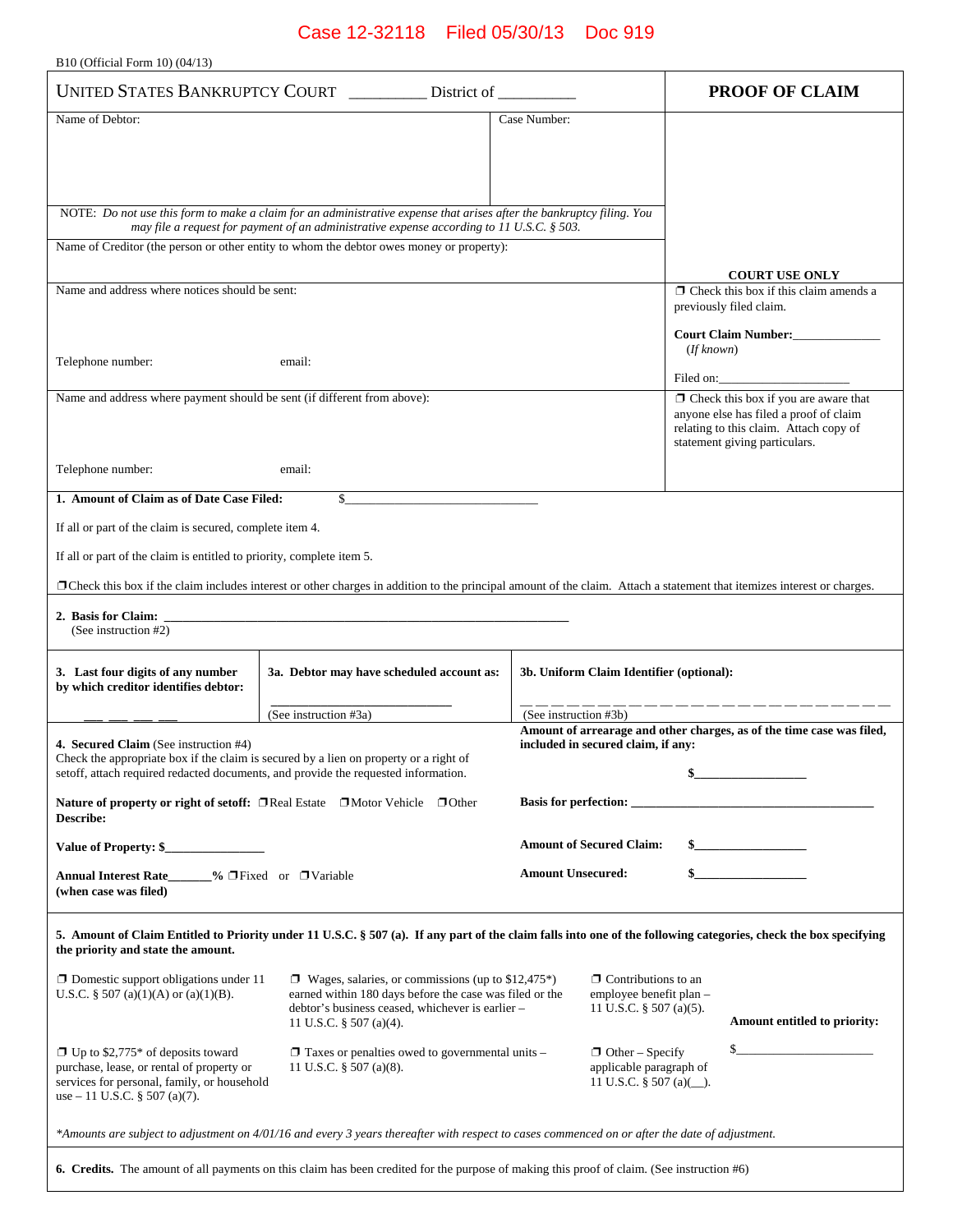| B10 (Official Form 10) (04/13) |
|--------------------------------|
|--------------------------------|

| 7. Documents: Attached are redacted copies of any documents that support the claim, such as promissory notes, purchase orders, invoices, itemized statements of<br>running accounts, contracts, judgments, mortgages, security agreements, or, in the case of a claim based on an open-end or revolving consumer credit agreement, a<br>statement providing the information required by FRBP $3001(c)(3)(A)$ . If the claim is secured, box 4 has been completed, and redacted copies of documents providing<br>evidence of perfection of a security interest are attached. If the claim is secured by the debtor's principal residence, the Mortgage Proof of Claim Attachment is being<br>filed with this claim. (See instruction #7, and the definition of "redacted".) |                                                                                                      |                                                                                              |  |  |
|----------------------------------------------------------------------------------------------------------------------------------------------------------------------------------------------------------------------------------------------------------------------------------------------------------------------------------------------------------------------------------------------------------------------------------------------------------------------------------------------------------------------------------------------------------------------------------------------------------------------------------------------------------------------------------------------------------------------------------------------------------------------------|------------------------------------------------------------------------------------------------------|----------------------------------------------------------------------------------------------|--|--|
| DO NOT SEND ORIGINAL DOCUMENTS. ATTACHED DOCUMENTS MAY BE DESTROYED AFTER SCANNING.                                                                                                                                                                                                                                                                                                                                                                                                                                                                                                                                                                                                                                                                                        |                                                                                                      |                                                                                              |  |  |
| If the documents are not available, please explain:                                                                                                                                                                                                                                                                                                                                                                                                                                                                                                                                                                                                                                                                                                                        |                                                                                                      |                                                                                              |  |  |
| <b>8. Signature:</b> (See instruction #8)                                                                                                                                                                                                                                                                                                                                                                                                                                                                                                                                                                                                                                                                                                                                  |                                                                                                      |                                                                                              |  |  |
| Check the appropriate box.                                                                                                                                                                                                                                                                                                                                                                                                                                                                                                                                                                                                                                                                                                                                                 |                                                                                                      |                                                                                              |  |  |
| $\Box$ I am the creditor.<br>$\Box$ I am the creditor's authorized agent.                                                                                                                                                                                                                                                                                                                                                                                                                                                                                                                                                                                                                                                                                                  | $\Box$ I am the trustee, or the debtor,<br>or their authorized agent.<br>(See Bankruptcy Rule 3004.) | $\Box$ I am a guarantor, surety, indorser, or other codebtor.<br>(See Bankruptcy Rule 3005.) |  |  |
| I declare under penalty of perjury that the information provided in this claim is true and correct to the best of my knowledge, information, and reasonable belief.                                                                                                                                                                                                                                                                                                                                                                                                                                                                                                                                                                                                        |                                                                                                      |                                                                                              |  |  |
| Title:<br>Company:                                                                                                                                                                                                                                                                                                                                                                                                                                                                                                                                                                                                                                                                                                                                                         |                                                                                                      |                                                                                              |  |  |
| Address and telephone number (if different from notice address above):                                                                                                                                                                                                                                                                                                                                                                                                                                                                                                                                                                                                                                                                                                     | (Signature)                                                                                          | (Date)                                                                                       |  |  |
| email:<br>Telephone number:                                                                                                                                                                                                                                                                                                                                                                                                                                                                                                                                                                                                                                                                                                                                                |                                                                                                      |                                                                                              |  |  |
| Penalty for presenting fraudulent claim: Fine of up to \$500,000 or imprisonment for up to 5 years, or both. 18 U.S.C. §§ 152 and 3571.                                                                                                                                                                                                                                                                                                                                                                                                                                                                                                                                                                                                                                    |                                                                                                      |                                                                                              |  |  |
| <b>INSTRUCTIONS FOR PROOF OF CLAIM FORM</b><br>The instructions and definitions below are general explanations of the law. In certain circumstances, such as bankruptcy cases not filed voluntarily by the debtor,<br>exceptions to these general rules may apply.                                                                                                                                                                                                                                                                                                                                                                                                                                                                                                         |                                                                                                      |                                                                                              |  |  |

#### **Court, Name of Debtor, and Case Number:**

Fill in the federal judicial district in which the bankruptcy case was filed (for example, Central District of California), the debtor's full name, and the case number. If the creditor received a notice of the case from the bankruptcy court, all of this information is at the top of the notice.

#### **Creditor's Name and Address:**

Fill in the name of the person or entity asserting a claim and the name and address of the person who should receive notices issued during the bankruptcy case. A separate space is provided for the payment address if it differs from the notice address. The creditor has a continuing obligation to keep the court informed of its current address. See Federal Rule of Bankruptcy Procedure (FRBP) 2002(g).

#### **1. Amount of Claim as of Date Case Filed:**

State the total amount owed to the creditor on the date of the bankruptcy filing. Follow the instructions concerning whether to complete items 4 and 5. Check the box if interest or other charges are included in the claim.

#### **2. Basis for Claim:**

State the type of debt or how it was incurred. Examples include goods sold, money loaned, services performed, personal injury/wrongful death, car loan, mortgage note, and credit card. If the claim is based on delivering health care goods or services, limit the disclosure of the goods or services so as to avoid embarrassment or the disclosure of confidential health care information. You may be required to provide additional disclosure if an interested party objects to the claim.

### **3. Last Four Digits of Any Number by Which Creditor Identifies Debtor:**

State only the last four digits of the debtor's account or other number used by the creditor to identify the debtor.

#### **3a. Debtor May Have Scheduled Account As**:

Report a change in the creditor's name, a transferred claim, or any other information that clarifies a difference between this proof of claim and the claim as scheduled by the debtor.

#### **3b. Uniform Claim Identifier:**

If you use a uniform claim identifier, you may report it here. A uniform claim identifier is an optional 24-character identifier that certain large creditors use to facilitate electronic payment in chapter 13 cases.

#### **4. Secured Claim:**

Check whether the claim is fully or partially secured. Skip this section if the

**Items to be completed in Proof of Claim form**  claim is entirely unsecured. (See Definitions.) If the claim is secured, check the box for the nature and value of property that secures the claim, attach copies of lien documentation, and state, as of the date of the bankruptcy filing, the annual interest rate (and whether it is fixed or variable), and the amount past due on the claim.

#### **5. Amount of Claim Entitled to Priority Under 11 U.S.C. § 507 (a).**

If any portion of the claim falls into any category shown, check the appropriate box(es) and state the amount entitled to priority. (See Definitions*.*) A claim may be partly priority and partly non-priority. For example, in some of the categories, the law limits the amount entitled to priority.

#### **6. Credits:**

An authorized signature on this proof of claim serves as an acknowledgment that when calculating the amount of the claim, the creditor gave the debtor credit for any payments received toward the debt.

#### **7. Documents:**

Attach redacted copies of any documents that show the debt exists and a lien secures the debt. You must also attach copies of documents that evidence perfection of any security interest and documents required by FRBP 3001(c) for claims based on an open-end or revolving consumer credit agreement or secured by a security interest in the debtor's principal residence. You may also attach a summary in addition to the documents themselves. FRBP 3001(c) and (d). If the claim is based on delivering health care goods or services, limit disclosing confidential health care information. Do not send original documents, as attachments may be destroyed after scanning.

#### **8. Date and Signature:**

The individual completing this proof of claim must sign and date it. FRBP 9011. If the claim is filed electronically, FRBP 5005(a)(2) authorizes courts to establish local rules specifying what constitutes a signature. If you sign this form, you declare under penalty of perjury that the information provided is true and correct to the best of your knowledge, information, and reasonable belief. Your signature is also a certification that the claim meets the requirements of FRBP 9011(b). Whether the claim is filed electronically or in person, if your name is on the signature line, you are responsible for the declaration. Print the name and title, if any, of the creditor or other person authorized to file this claim. State the filer's address and telephone number if it differs from the address given on the top of the form for purposes of receiving notices. If the claim is filed by an authorized agent, provide both the name of the individual filing the claim and the name of the agent. If the authorized agent is a servicer, identify the corporate servicer as the company. Criminal penalties apply for making a false statement on a proof of claim.